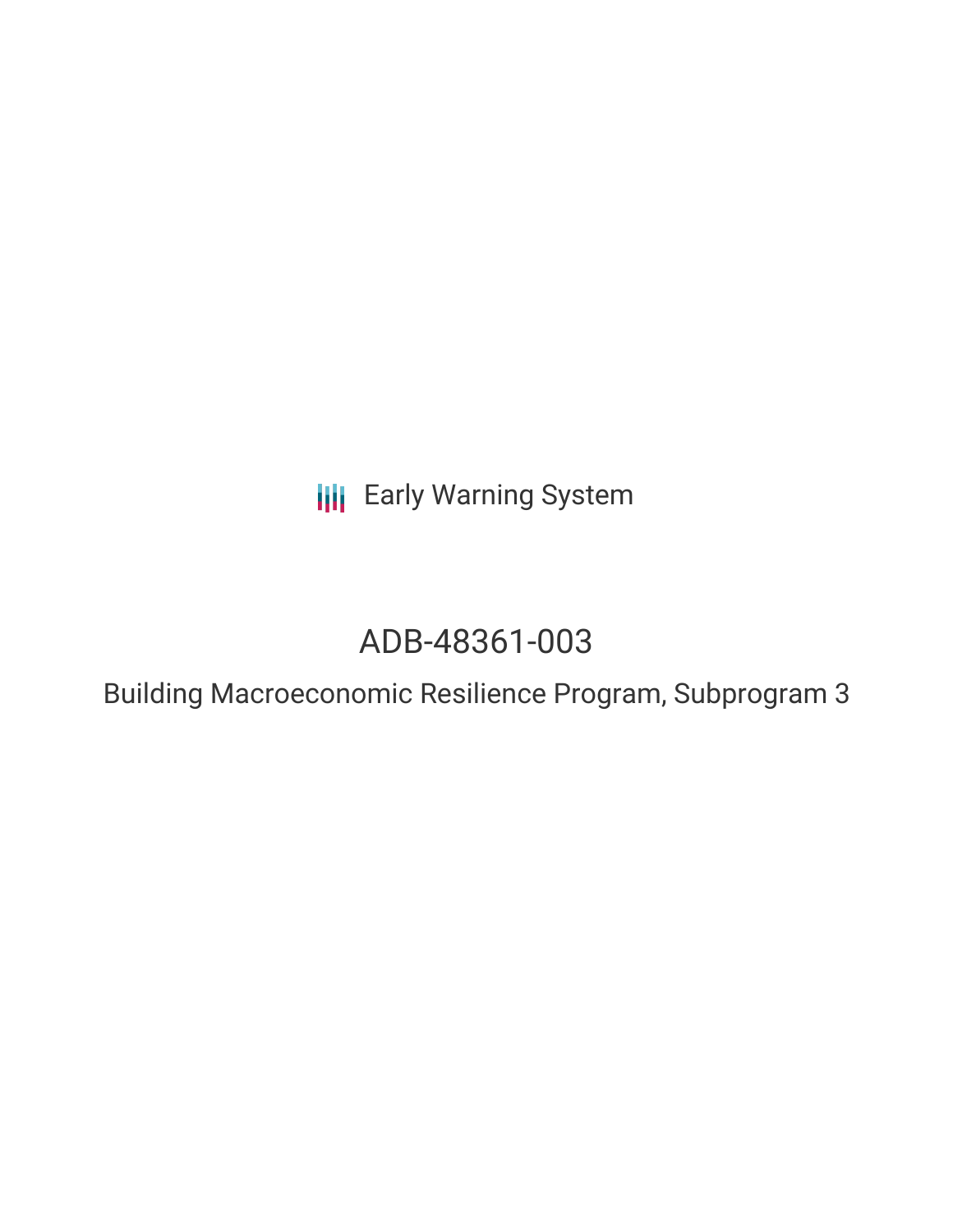

#### **Quick Facts**

| <b>Countries</b>               | Tonga                        |
|--------------------------------|------------------------------|
| <b>Financial Institutions</b>  | Asian Development Bank (ADB) |
| <b>Status</b>                  | Active                       |
| <b>Bank Risk Rating</b>        | C                            |
| <b>Voting Date</b>             | 2019-06-05                   |
| <b>Borrower</b>                | Government of Tonga          |
| <b>Sectors</b>                 | Law and Government           |
| <b>Investment Type(s)</b>      | Grant                        |
| <b>Investment Amount (USD)</b> | $$5.00$ million              |
| <b>Grant Amount (USD)</b>      | $$15.50$ million             |
| <b>Project Cost (USD)</b>      | \$15.50 million              |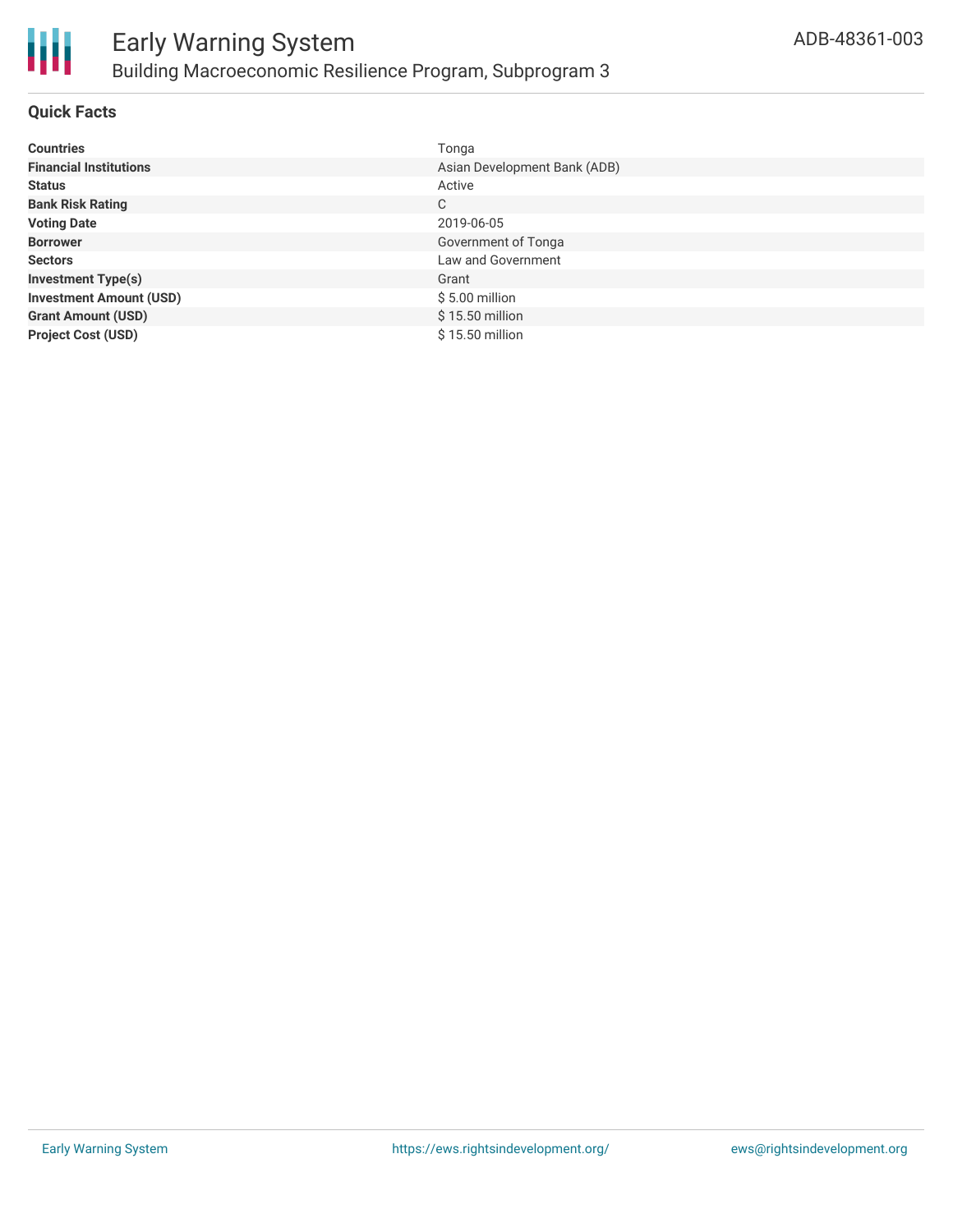

## **Project Description**

According to bank documents, "The program, consisting of three subprograms, aims to strengthen Tonga's long-term growth prospects and capacity to respond to external shocks. It supports government efforts to improve (i) its fiscal position by adopting prudent policies and better public financial management (PFM); and (ii) the business climate by continuing policy, regulatory, and public enterprise reforms. Subprogram 3 is the final subprogram, and builds on progress under two earlier subprograms of the Asian Development Bank (ADB) and other development partners approved in fiscal year (FY) 2016 and FY2017.[...]"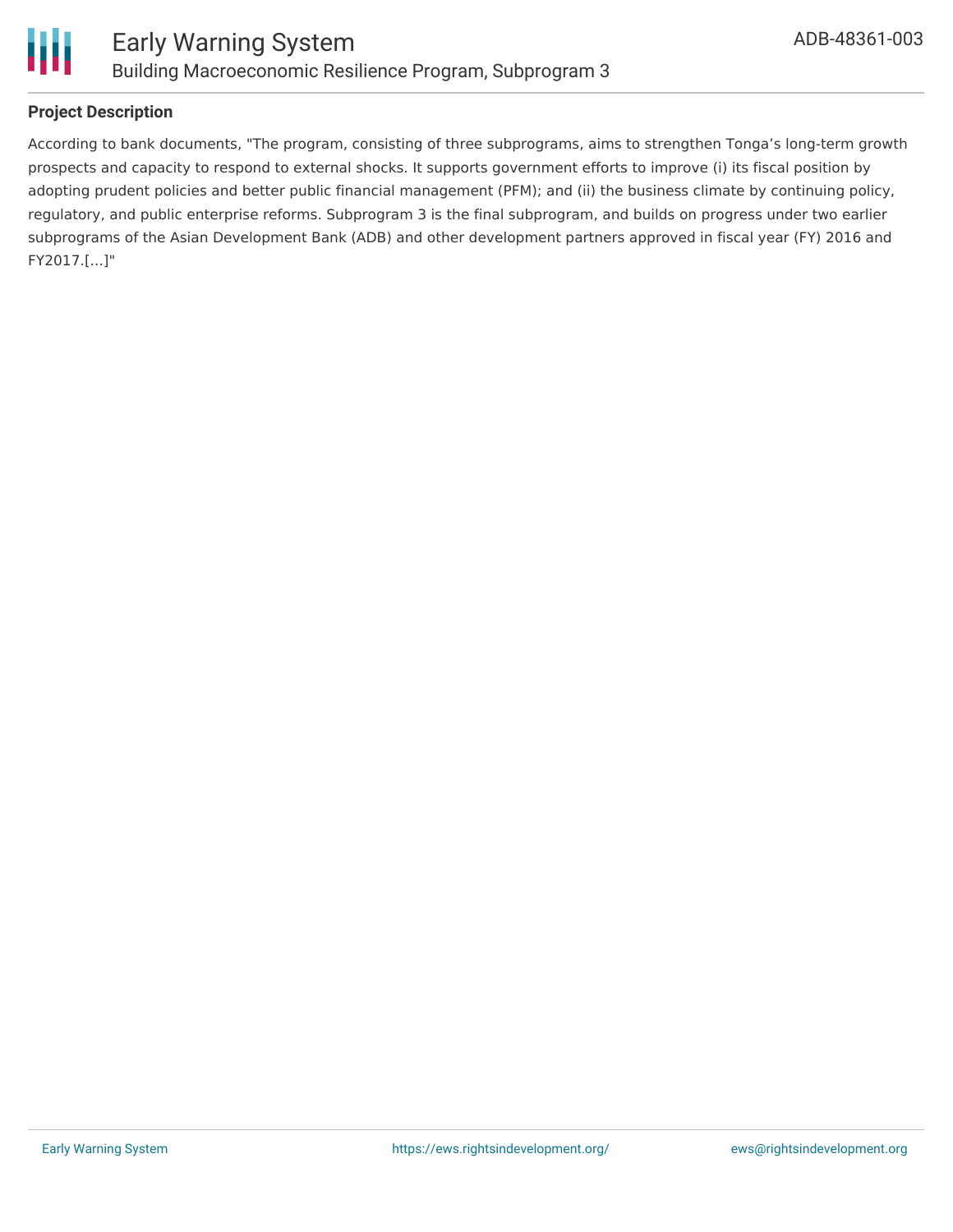

### **Investment Description**

Asian Development Bank (ADB)

Co-financing:

Government of Australia US\$ 2.80 million (Grant) European Union US\$ 2.20 million (Grant) World Bank US\$ 5.50 million (Grant)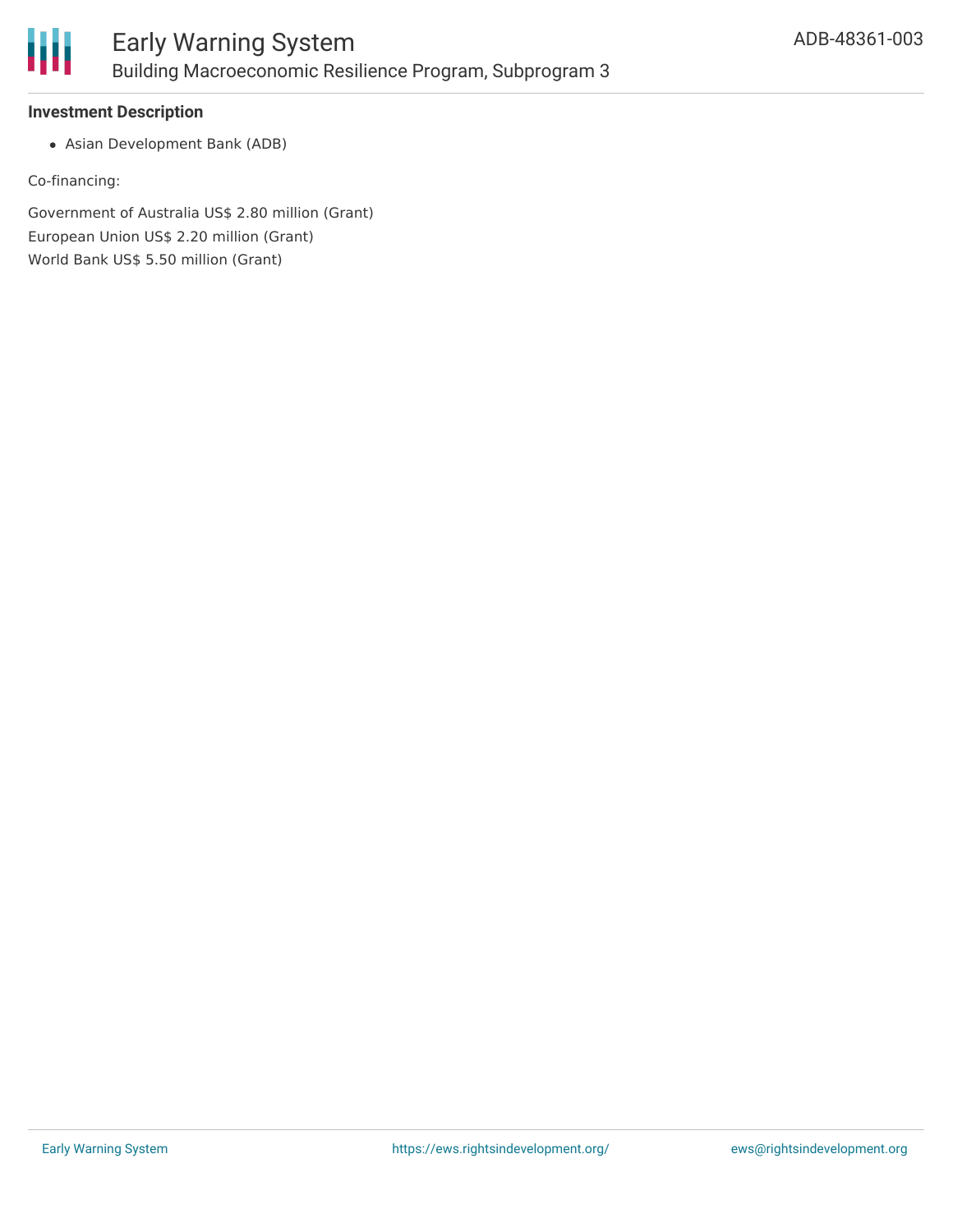

### **Contact Information**

Responsible ADB Officer Ananya Basu Responsible ADB Department Pacific Department Responsible ADB Division PASP Executing Agencies Ministry of Finance Vuna Road, Nuku'alofa Kingdom of Tonga

#### **ACCOUNTABILITY MECHANISM OF ADB**

The Accountability Mechanism is an independent complaint mechanism and fact-finding body for people who believe they are likely to be, or have been, adversely affected by an Asian Development Bank-financed project. If you submit a complaint to the Accountability Mechanism, they may investigate to assess whether the Asian Development Bank is following its own policies and procedures for preventing harm to people or the environment. You can learn more about the Accountability Mechanism and how to file a complaint at: http://www.adb.org/site/accountability-mechanism/main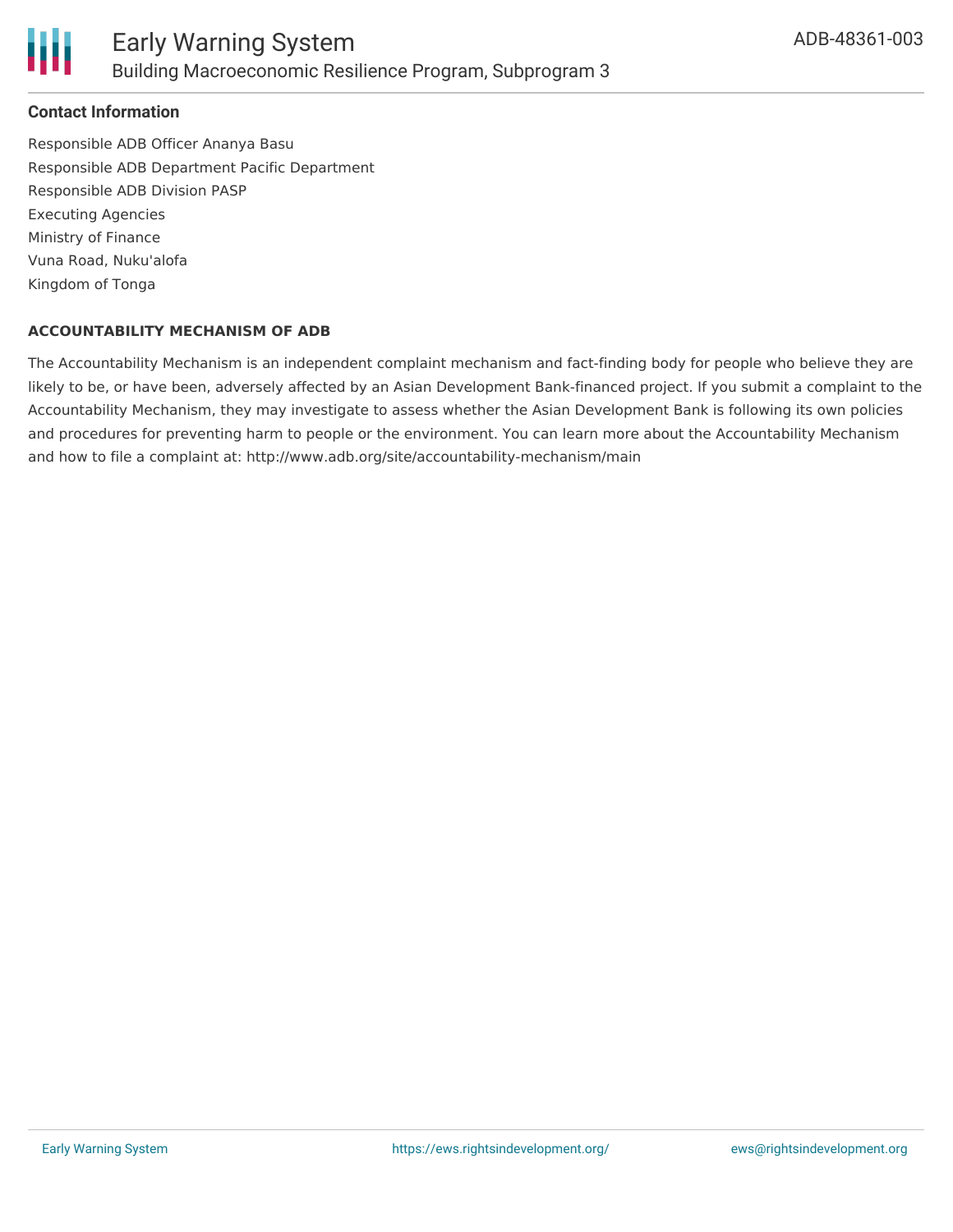

## Early Warning System

Building Macroeconomic Resilience Program, Subprogram 3

#### **Bank Documents**

- Grant [Agreement](https://ewsdata.rightsindevelopment.org/files/documents/03/ADB-48361-003_JKjnk9I.pdf) [\[Original](https://www.adb.org/sites/default/files/project-documents/48361/48361-003-grj-en.pdf) Source]
- Project [Disclosure](https://ewsdata.rightsindevelopment.org/files/documents/03/ADB-48361-003.pdf) PDF [\[Original](https://www.adb.org/printpdf/projects/48361-003/main) Source]
- Reports and [Recommendations](https://ewsdata.rightsindevelopment.org/files/documents/03/ADB-48361-003_vuyRdBR.pdf) of the President [\[Original](https://www.adb.org/sites/default/files/project-documents/48361/48361-003-rrp-en.pdf) Source]